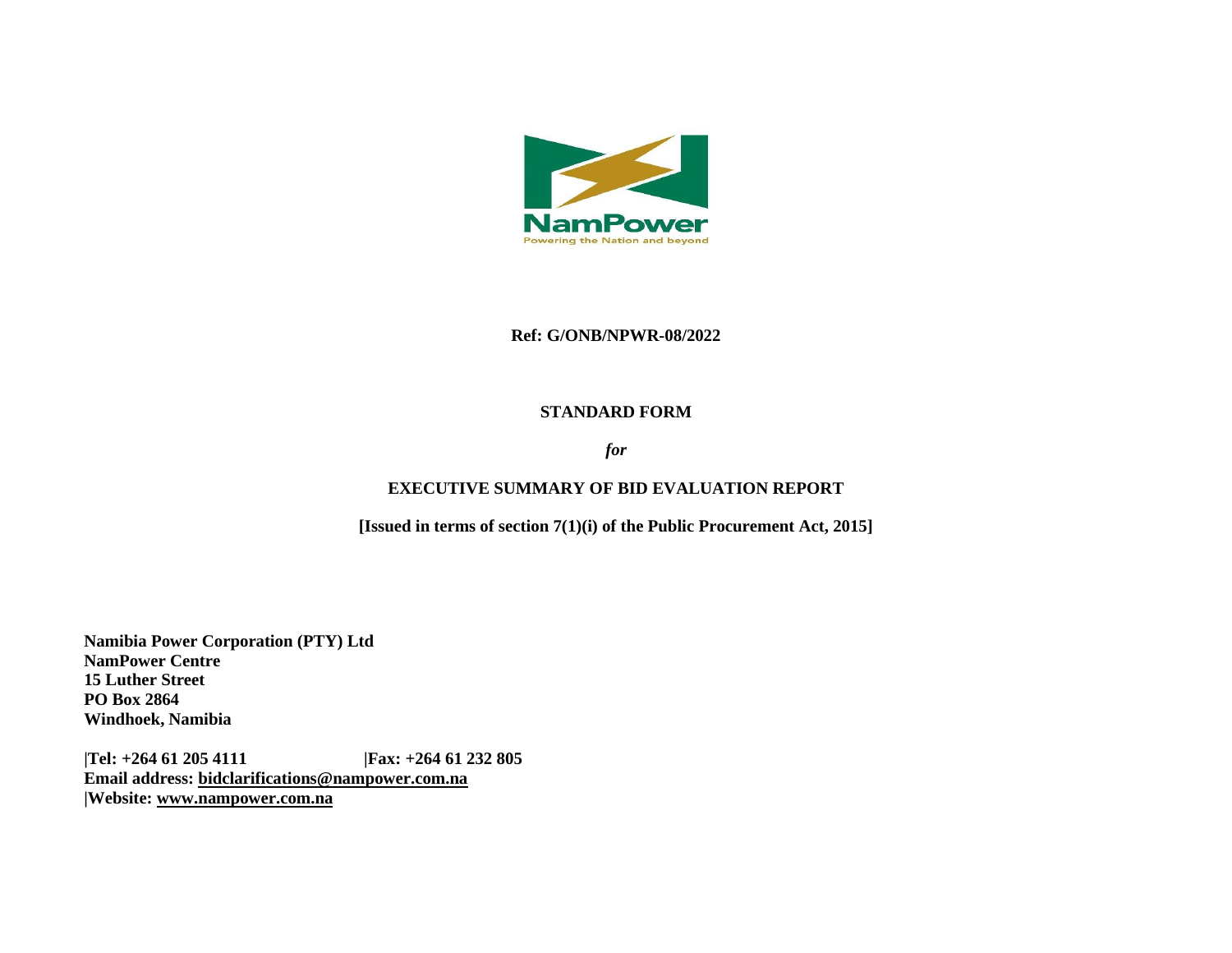# **Executive Summary of Bid Evaluation Report**

# **Project Title**

# **Reference number of procurement: G/ONB/NPWR-08/2022**

1. **Scope of Contract:** Supply and delivery of Heavy Vehicles and Equipment to NamPower

- 2. **Procurement method used:** Open National Bidding
- 3. **Date of Invitation of Bids**: 29 September 2021
- 4. **Closing date for submission of bids:** 05 November 2021
- 5. **Date and place of opening of bids:** 05 November 2021, Omusati Boardroom
- 6. **Number of bids received by closing date:** 7
- **7. Responsiveness of bids:**

| <b>Bidder's Name</b>            | <b>Pricing at Bid Opening N\$</b> | <b>Responsive</b> | Reasons why bid is not responsive                             |
|---------------------------------|-----------------------------------|-------------------|---------------------------------------------------------------|
|                                 |                                   | or not            |                                                               |
|                                 |                                   | responsive        |                                                               |
|                                 |                                   | (Yes/No)          |                                                               |
| Autohaus Windhoek (PTY) LTD     | Lot 2:<br>3 118 121.50            | Yes               |                                                               |
|                                 | 150 075.00<br>Lot 4:              |                   |                                                               |
|                                 | 840 477.50<br>Lot 6:              |                   |                                                               |
|                                 | 215 096.00<br>Lot $7:$            |                   |                                                               |
|                                 | 3 226 290.50<br>Lot $8:$          |                   |                                                               |
| Namibia Lift and Shift Crane    | 135 3751.42<br>Lot 4:             | Yes               |                                                               |
| Services CC                     | 096 304.20<br>Lot $6$ :           |                   |                                                               |
|                                 | 143 705.35<br>Lot $7:$            |                   |                                                               |
| <b>Pupkewitz Truck Division</b> | 438 000.00<br>Lot 1:              | N <sub>0</sub>    | Lot 1: failed: Engine capacity less than required, length for |
|                                 | 121 550.00<br>Lot 4:              |                   | phase is less than required, Overhead guard less than         |
|                                 | No offer<br>Lot $5:$              |                   | required, wheelbase is less than required.                    |
|                                 | 770 935.00<br>Lot $6$ :           |                   | Lot 8: Failed: Transmission gear box smaller than required.   |
|                                 | 128 700.00<br>Lot $7:$            |                   |                                                               |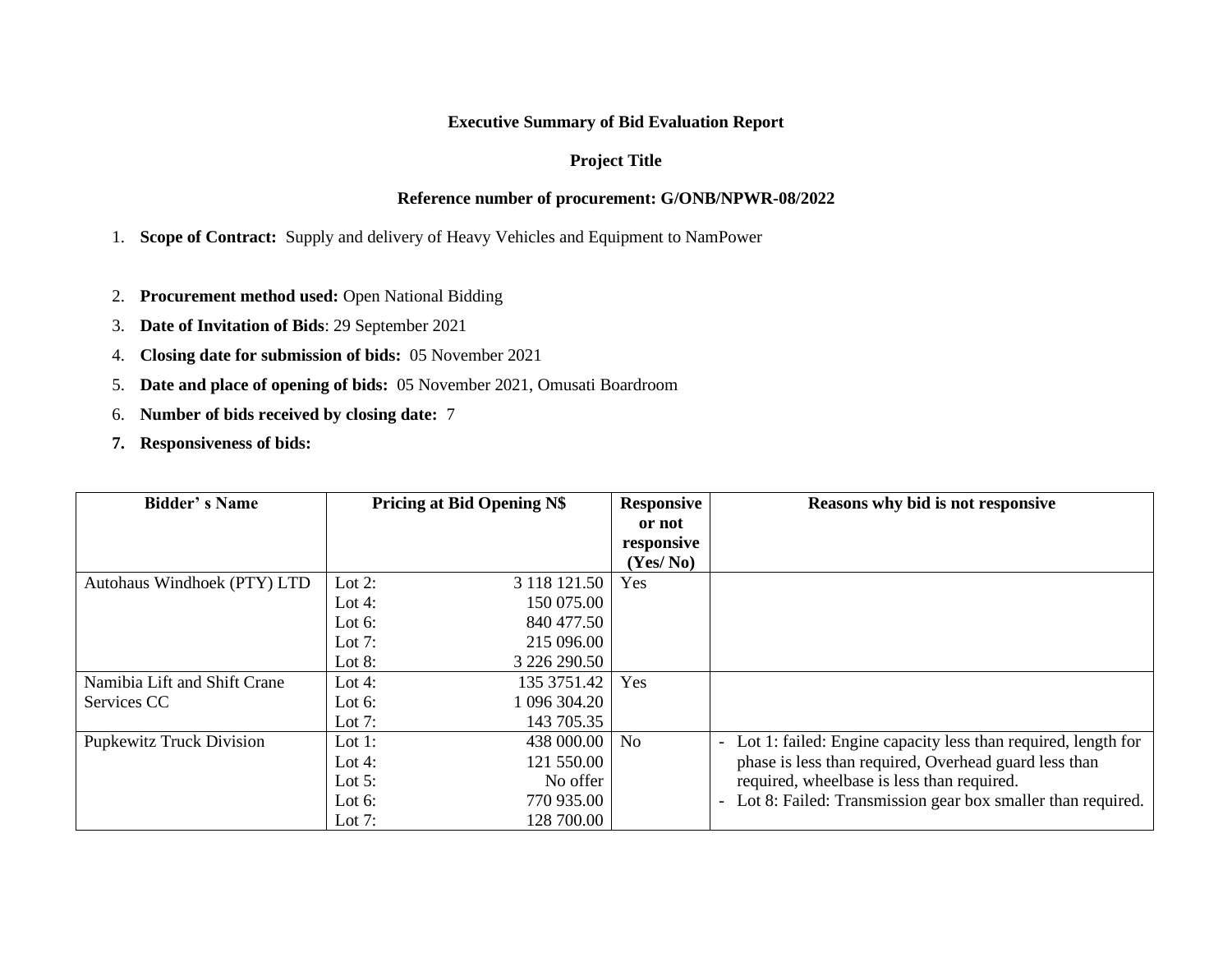|                                | Lot 8 Opt:A: | 2 024 788.95        |                |                                                          |
|--------------------------------|--------------|---------------------|----------------|----------------------------------------------------------|
|                                | Opt: B       | 2 3 18 7 8 8.95     |                |                                                          |
| Forklift & Allied Equipment CC | Lot $1$ :    | 523 040.00          | Yes            |                                                          |
| Elija Investment CC            | Lot $1$ :    | 209 890.00          | No             | Affirmative Action Compliance certificate submitted is a |
|                                | Lot $2$ :    | 1 408 800.00        |                | certified copy of a copy                                 |
|                                | Lot $3$ :    | 1747890.00          |                | Company Registration submitted is a certified copy of a  |
|                                | Lot $5$ :    | 1 947 890.00        |                | copy                                                     |
|                                | Lot $6$ :    | 1 329 059.39        |                | Proof of past successful delivery of similar goods not   |
|                                | Lot $8:$     | 1747890.00          |                | provided                                                 |
|                                |              |                     |                | Operator and technical training not provided             |
|                                |              |                     |                | Use of Namibian suppliers for accessories not provided   |
| Hydraulic Repairs CC           | Lot 4:       | 127 075.00          | Yes            |                                                          |
|                                | Lot $6:$     | 805 977.50          |                |                                                          |
|                                | Lot 7:       | 134 550.00          |                |                                                          |
|                                |              |                     |                |                                                          |
| $M & Z$ (PTY) Limited          | Lot $2$ :    | 3 5 6 7 9 5 9 . 2 8 | N <sub>o</sub> | - Does not offer technical training as required in TOR   |
|                                |              |                     |                |                                                          |
|                                | Lot 3: Opt A | 5 827 384.26        |                |                                                          |
|                                | Opt B        | 3 254 950.51        |                |                                                          |
|                                |              |                     |                |                                                          |
|                                | Lot 5: Opt A | 8 056 166.89        |                |                                                          |
|                                | Opt B        | 7782066.89          |                |                                                          |

8. Price comparison for bids that are substantially responsive: 3

| <b>Name</b>                   | A. Price at Bid Opening N\$ | <b>B. Bid Price after</b> | C. price after         | <b>D.</b> Price after | <b>Rank</b> |
|-------------------------------|-----------------------------|---------------------------|------------------------|-----------------------|-------------|
|                               | <b>VAT Exclusive</b>        | corrections               | <b>Adjustments N\$</b> | <b>Margin of</b>      |             |
|                               |                             | excluding                 |                        | Preference [If        |             |
|                               |                             | contingencies             |                        | <i>applicable]</i>    |             |
| Forklift& Allied Equipment CC | 523 040.00<br>Lot 1:        |                           |                        |                       |             |
| Autohaus Windhoek (PTY)       | 2 711 410.00<br>Lot 2:      |                           |                        |                       |             |
| <b>LTD</b>                    | Lot $8:$<br>2 805 470.00    |                           |                        |                       |             |
| <b>Hydraulic Repairs CC</b>   | 110 500.00<br>Lot 4:        |                           |                        |                       |             |
|                               | 700 850.00<br>Lot $6:$      |                           |                        |                       |             |
|                               | Lot $7:$<br>117 000.00      |                           |                        |                       |             |